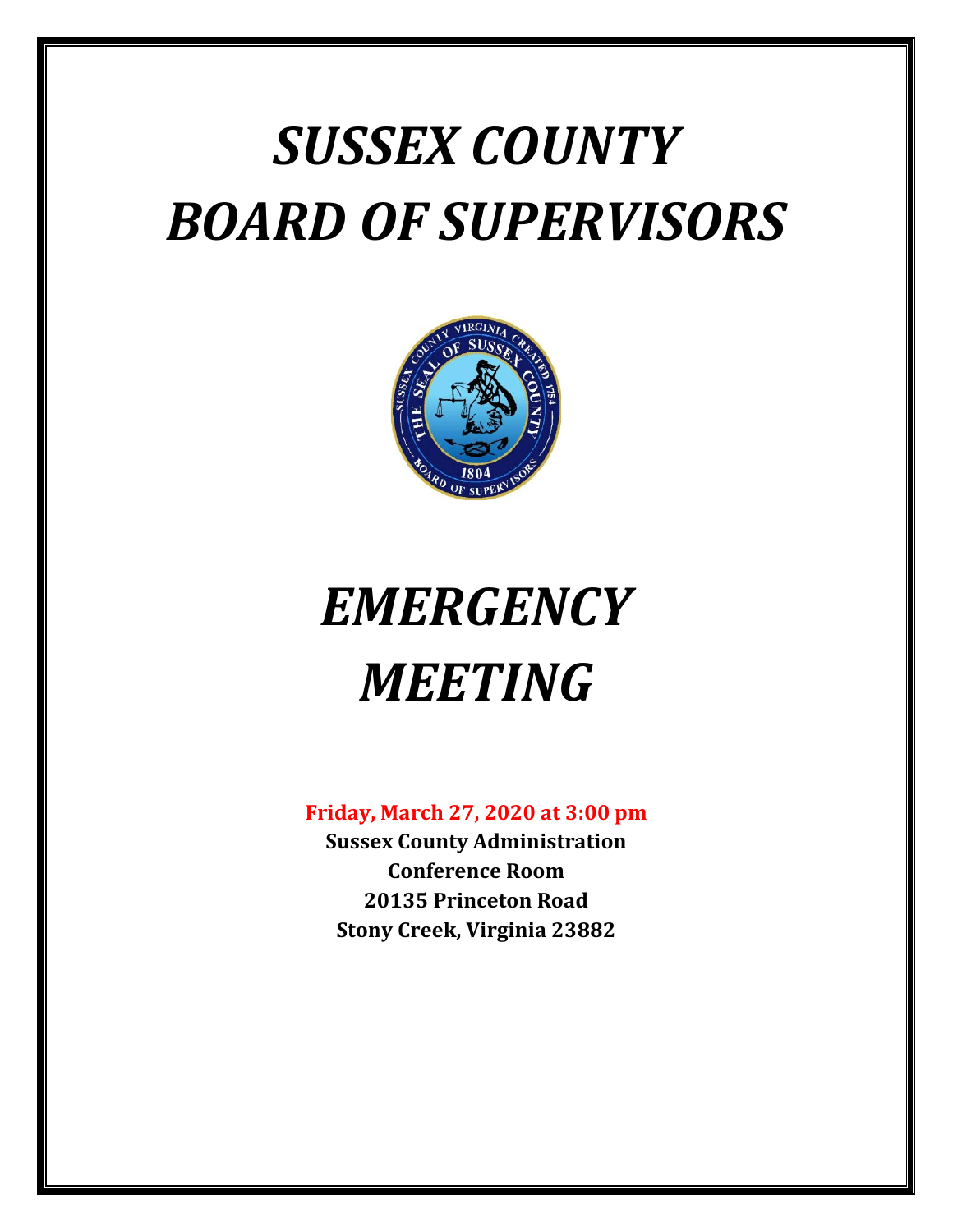### **Sussex County Board of Supervisors Emergency Meeting Friday, March 27, 2020 – 3 pm County Administration Conference Room 20135 Princeton Road, Stony Creek VA 23882**

**====================================================================**

#### **AGENDA ====================================================================**

- Item 1. Call To Order/Determine Quorum
- Item 1a. Approval of Board Member(s) Participating by Phone under Board Remote Participation Policy
- Item 2. The Invocation
- Item 3. The Pledge of Allegiance
- Item 4. Approval of Agenda
- Item 5. Resolution to Ratify Local Emergency Declaration

# Item 6. Board Discussion of Budget Matters Impacted by COVID-19 Emergency:

- A. Sussex County Budget
- B. Sussex County Public Schools Budget
- Item 7. Board Actions Related to COVID-19 Emergency
	- A. Consideration of emergency appropriations and emergency procurement of jail food services
	- B. Forbearance on certain local taxes and Deadlines
- Item 8. Discussion of Future Meetings during the COVID-19 Emergency Discussion/Consideration of Continuity of Government Ordinance
- Item 9. Adjournment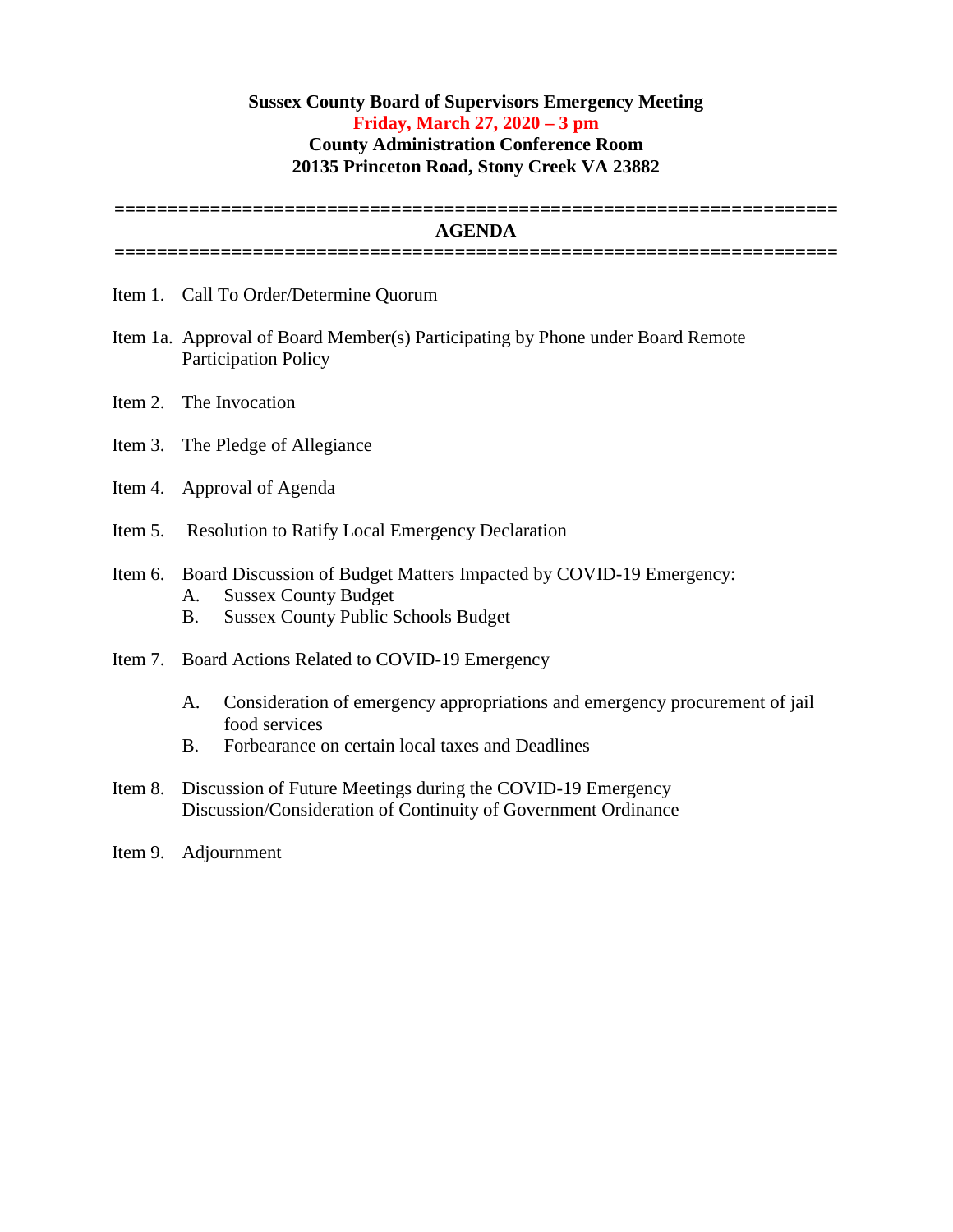### DECLARATION OF LOCAL EMERGENCY

Due to the severity of the worldwide spread of the COVID-19 virus and its threat to public health, on March 17, 2020, Sussex County faces a condition of extreme peril which necessitates the proclamation of the existence of an emergency in order to provide mitigation, preparedness, and activities to protect life and property; and

Whereas, Governor Ralph S. Northam declared a state of emergency effective as of March 12, 2020 until June 10, 2020 unless sooner amended or rescinded.

Pursuant to the authority granted by Section 44-146.21(a) of the Code of Virginia, I, Lawrence Hughes, acting as Director of Emergency Services for Sussex County, due to the inability of the Sussex County Board of Supervisors to convene prior to the rapid spread of the COVID-19 virus, declare the existence of a local emergency as of the below stated date and time.

March 17, 2020 DATE:

Director of Emergency Management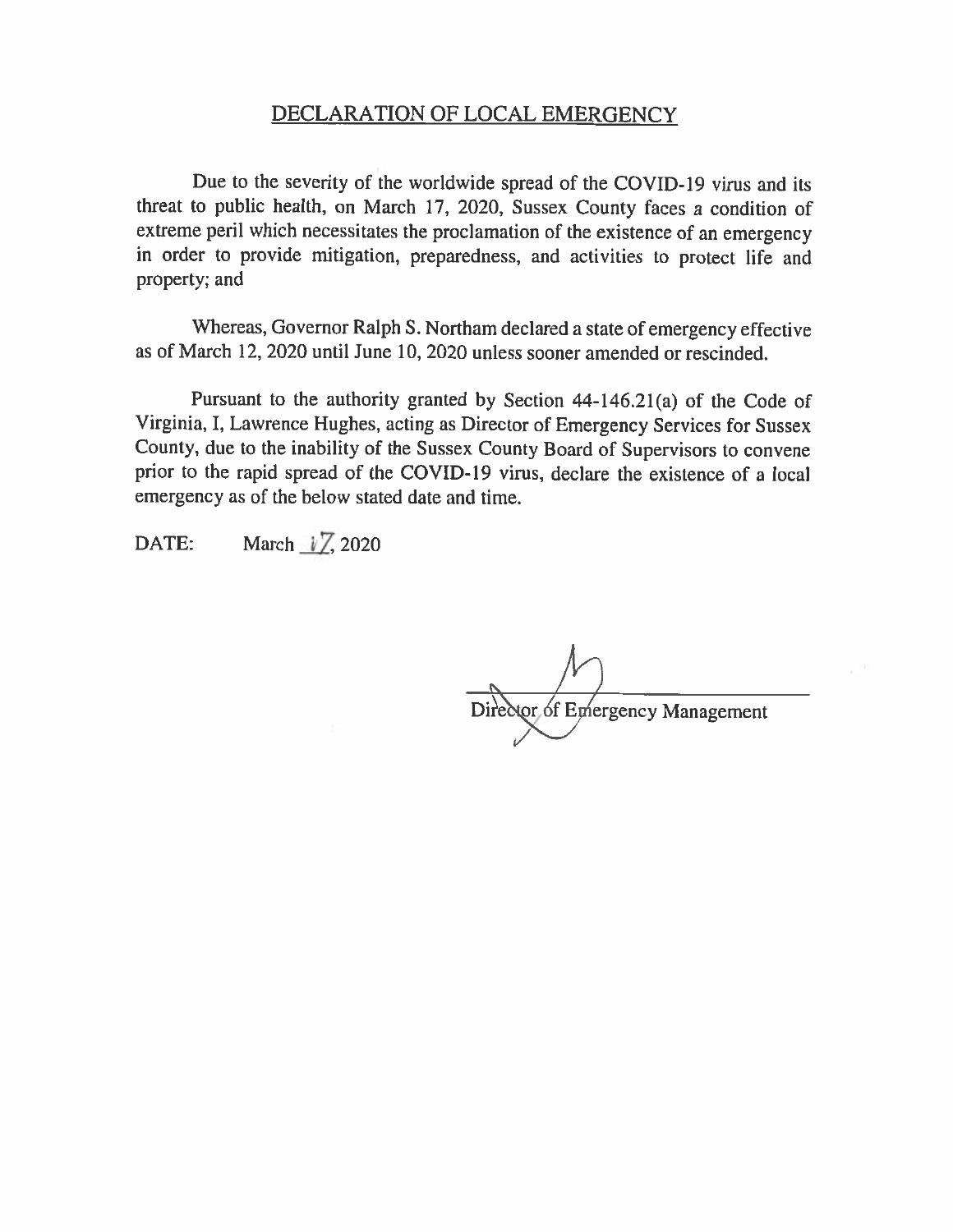#### **SUSSEX COUNTY**

# **[EMERGENCY][1](#page-3-0) ORDINANCE TO EFFECTUATE TEMPORARY CHANGES IN CERTAIN DEADLINES AND TO MODIFY PUBLIC MEETING AND PUBLIC HEARING PRACTICES AND PROCEDURES TO ADDRESS CONTINUITY OF OPERATIONS ASSOCIATED WITH PANDEMIC DISASTER.**

**WHEREAS,** on March 12, 2020, Governor Ralph S. Northam issued Executive Order Fifty-One declaring a state of emergency for the Commonwealth of Virginia arising from the novel Coronavirus (COVID-19) pandemic; and

**WHEREAS**, Executive Order Fifty-One acknowledged the existence of a public health emergency which constitutes a disaster as defined by Virginia Code § 44-146.16 arising from the public health threat presented by a communicable disease anticipated to spread; and

**WHEREAS**, Executive Order Fifty-One ordered implementation of the Commonwealth of Virginia Emergency Operations Plan, activation of the Virginia Emergency Operations Center to provide assistance to local governments, and authorization for executive branch agencies to waive "any state requirement or regulation" as appropriate; and

**WHEREAS**, on March 13, 2020, the President of the United States declared a national emergency, beginning March 1, 2020, in response to the spread of COVID-19; and

**WHEREAS**, on March 11, 2020, the World Health Organization declared the COVID-19 outbreak a pandemic; and

<span id="page-3-0"></span><sup>&</sup>lt;sup>1</sup> If this Ordinance is adopted with the standard public notice required of counties pursuant to Va, Code 15.2-1427 (publication once a week for two consecutive weeks in newspaper of local circulation) then this is NOT an emergency ordinance and will remain in effect for up to six months as authorized under Va. Code 15.2-1413. If, however, the Board adopts this Ordinance without such public notice, then it is deemed and Emergency Ordinance, and only remains in effect for 60 days pursuant to Va. Code 15.2-1427.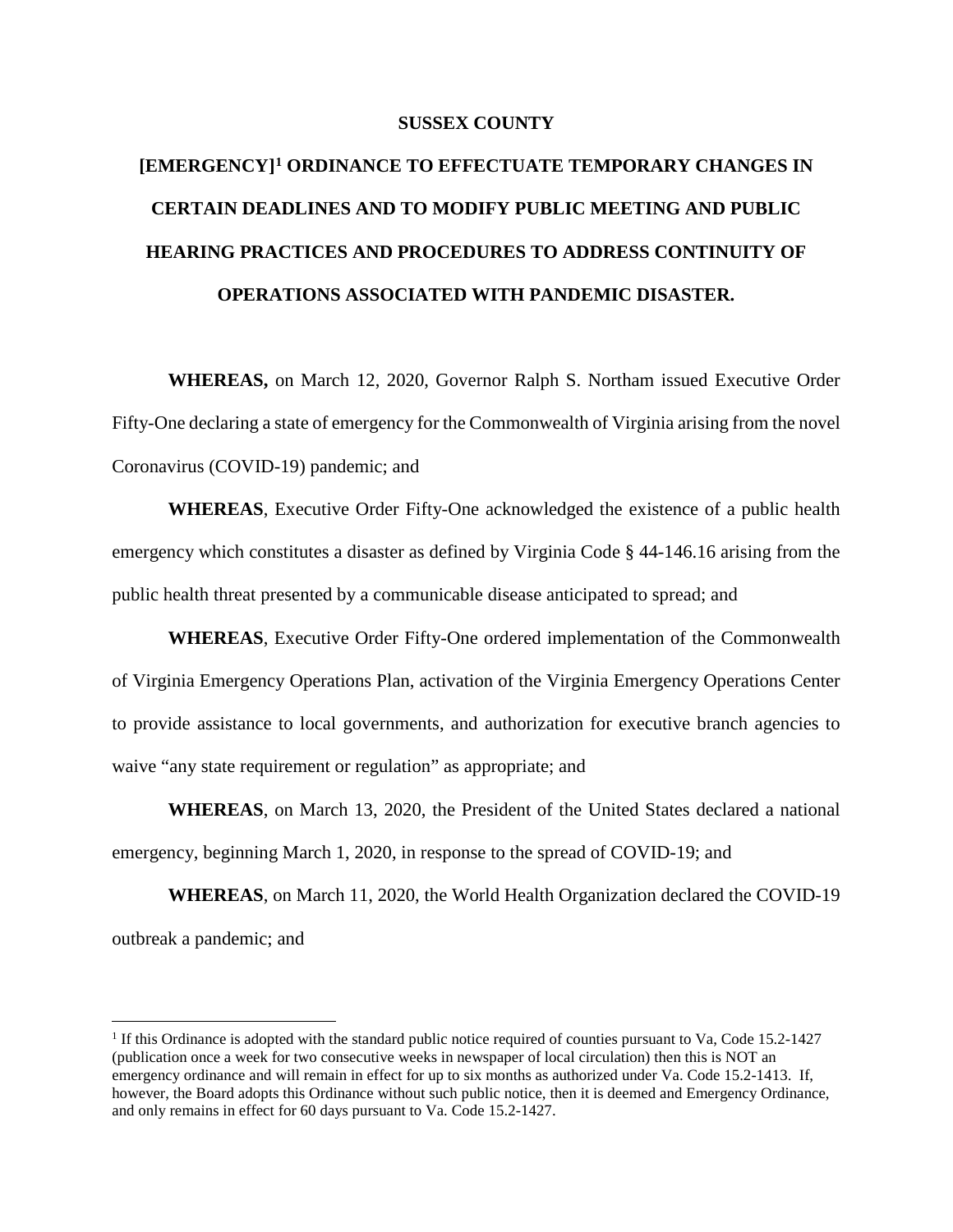**WHEREAS**, on March 27, 2020, the Board of Supervisors confirmed the declaration of local emergency made by the local director of emergency management on March 17, 2020; and

**WHEREAS**, the Board finds that COVID-19 constitutes a real and substantial threat to public health and safety and constitutes a "disaster" as defined by Virginia Code §44-146.16 being a "communicable disease of public health threat;" and

**WHEREAS**, Virginia Code § 15.2-1413 provides that, notwithstanding any contrary provision of law, a locality may, by ordinance, provide a method to assure continuity of government in the event of a disaster for a period not to exceed six months; and

**WHEREAS**, Virginia Code § 44-146.21(C) further provides that a local director of emergency management or any member of a governing body in his absence may upon the declaration of a local emergency "proceed without regard to time-consuming procedures and formalities prescribed by law (except mandatory constitutional requirements) pertaining to performance of public work;" and

**WHEREAS**, Virginia Code § 2.2-3708.2(A)(3) allows, under certain procedural requirements including providing public notice using the best available method given the nature of the emergency and public access, that members of Board may convene solely by electronic means "to address the emergency;" and

**WHEREAS**, the open public meeting requirements of the Virginia Freedom of Information Act ("FOIA") are limited only by a properly claimed exemption provided under that Act or "any other statute;" and

**WHEREAS**, the Governor and Health Commissioner of the Commonwealth of Virginia and the President of the United States have recommended suspension of public gatherings of more than ten attendees; and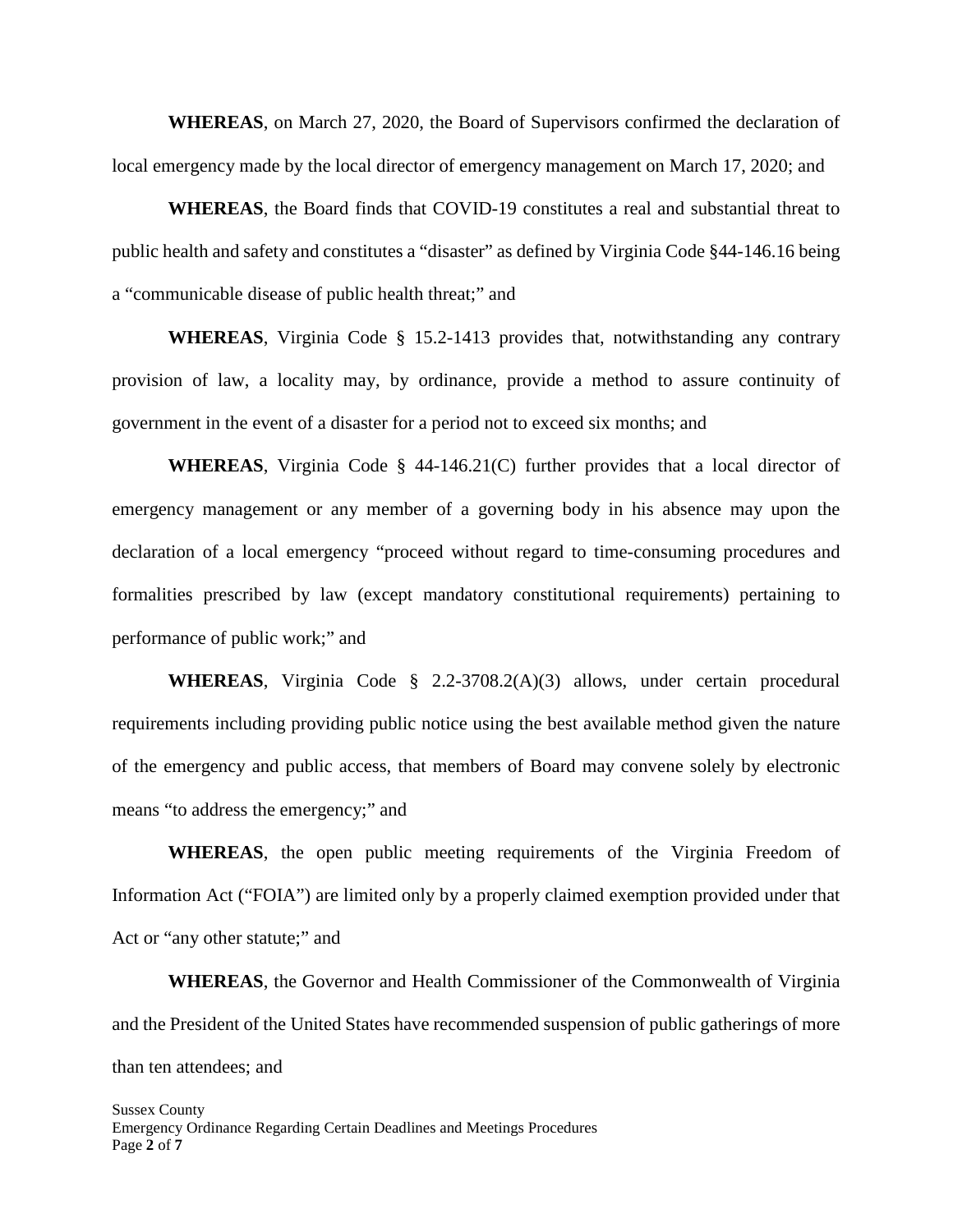**WHEREAS**, The Attorney General of Virginia issued an opinion dated March 20, 2020 stating that localities have the authority during disasters to adopt ordinances to ensure the continuity of government and the performance of essential governmental functions; and

**WHEREAS**, this emergency ordinance in response to the disaster caused by the COVID-19 pandemic promotes public health, safety and welfare and is consistent with the law of the Commonwealth of Virginia, the Constitution of Virginia and the Constitution of the United States of America.

**NOW, THEREFORE, BE IT ORDAINED** by the Sussex County Board of Supervisors:

- 1. That the COVID-19 pandemic makes it unsafe to assemble in one location a quorum for public bodies including the Board of Supervisors, the School Board, the Planning Commission, Board of Zoning Appeals, Board of Equalization and all local and regional boards, commissions, committees and authorities created by the Board of Supervisors or to which the Board appoints all or a portion of its members (collectively "Public Entities" and individually "Public Entity"), or for such Public Entities to conduct meetings in accordance with normal practices and procedures.
- 2. That the Board recognized that public bodies that are separate and distinct legal entities from the County may be required to adopt their own procedures or policies to address this situation and the Board cannot necessarily commit or bind such other public bodies under this Ordinance.
- 3. That in accordance with Virginia Code § 15.2-1413, and notwithstanding any contrary provision of law, general or special, the following emergency procedures are adopted to ensure the continuity of government and the performance of essential governmental functions during this emergency and disaster: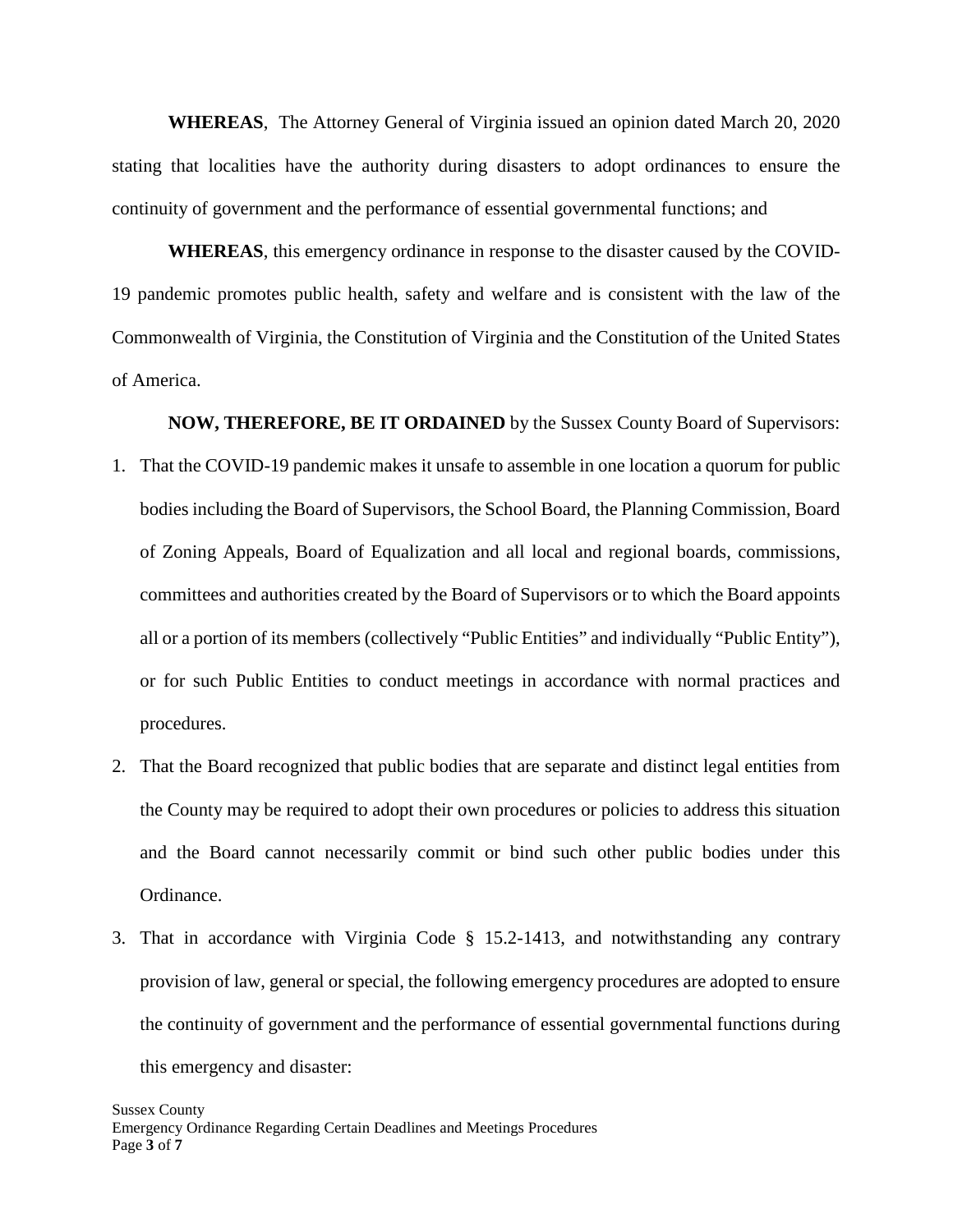- a. Any meeting or activities which require the physical presence of members of the Public Entity may be held through real time electronic means (including audio, telephonic, video or other practical electronic medium) without a quorum physically present in one location; and
- b. Prior to holding any such electronic meeting, the Public Entity shall provide public notice of at least 3 days in advance of the electronic meeting identifying how the public may participate or otherwise offer comment; and
- c. Any such electronic meeting shall state on its agenda and at the beginning of such meeting that it is being held pursuant to and in compliance with this Ordinance; identify Public Entity members physically and/or electronically present; identify the persons responsible for receiving public comment; and identify notice of the opportunities for the public to access and participate in such electronic meeting; and
- d. Any such electronic meeting conducted pursuant to this Ordinance shall be open to electronic participation by the public and closed to in-person participation by the public; and
- e. For any matters requiring a public hearing, public comment may be solicited by electronic means in advance and shall also be solicited through telephonic or other electronic means during the course of the electronic meeting. All such public comments will be provided to members of the Public Entity during or before the electronic meeting and made part of the record for such meeting; and
- f. The minutes of all electronic meetings shall conform to the requirements of law, identify how the meeting was conducted, members participating, and specify what actions were taken at the meeting. The Public Entities may approve minutes of an electronic meeting at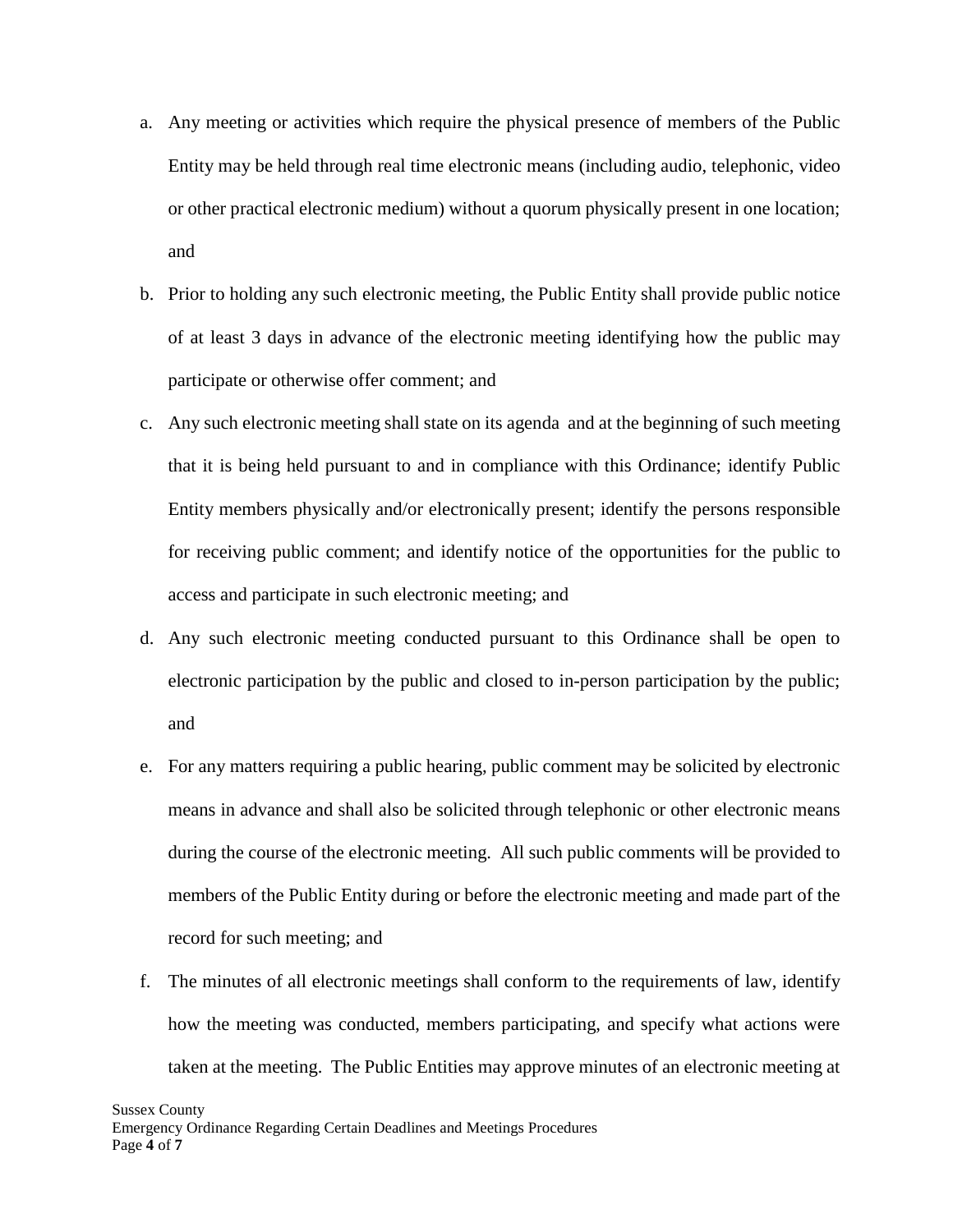a subsequent electronic meeting and shall later approve all such minutes at a regular or special meeting after the emergency and disaster has ended.

**IT IS FURTHER ORDAINED** that notwithstanding any provision of law, regulation or policy to the contrary, any deadlines requiring action by a Public Entity, its officers (including Constitutional Officers) and employees of its organization shall be suspended during this emergency and disaster, however, the Public Entities, officers and employees thereof are encouraged to take such action as is practical and appropriate to meet those deadlines. Failure to meet any such deadlines shall not constitute a default, violation, approval, recommendation or otherwise.

**IT IS FURTHER ORDAINED**, that non-emergency public hearings and non-essential action items of Public Entities may be postponed to a date certain provided that public notice is given so that the public are aware of how and when to present their views.

**IT IS FURTHER ORDAINED**, that each incorporated town within the boundaries of Sussex County is encouraged to declare its own state of local emergency and disaster or incorporate by reference the County's local state of emergency and disaster and to adopt an ordinance for the continuity of town government.

**IT IS FURTHER ORDAINED**, that the provisions of this Ordinance shall remain in full force and effect for 6 months, unless it is adopted as an emergency ordinance, in which case it shall remain in effect for 60 days, unless amended, rescinded or readopted by the Board in conformity with the notice provisions set forth in Virginia Code §15.2-1427. Upon rescission by the Board or automatic expiration as described herein, this emergency ordinance shall terminate, and normal practices and procedures of government shall resume.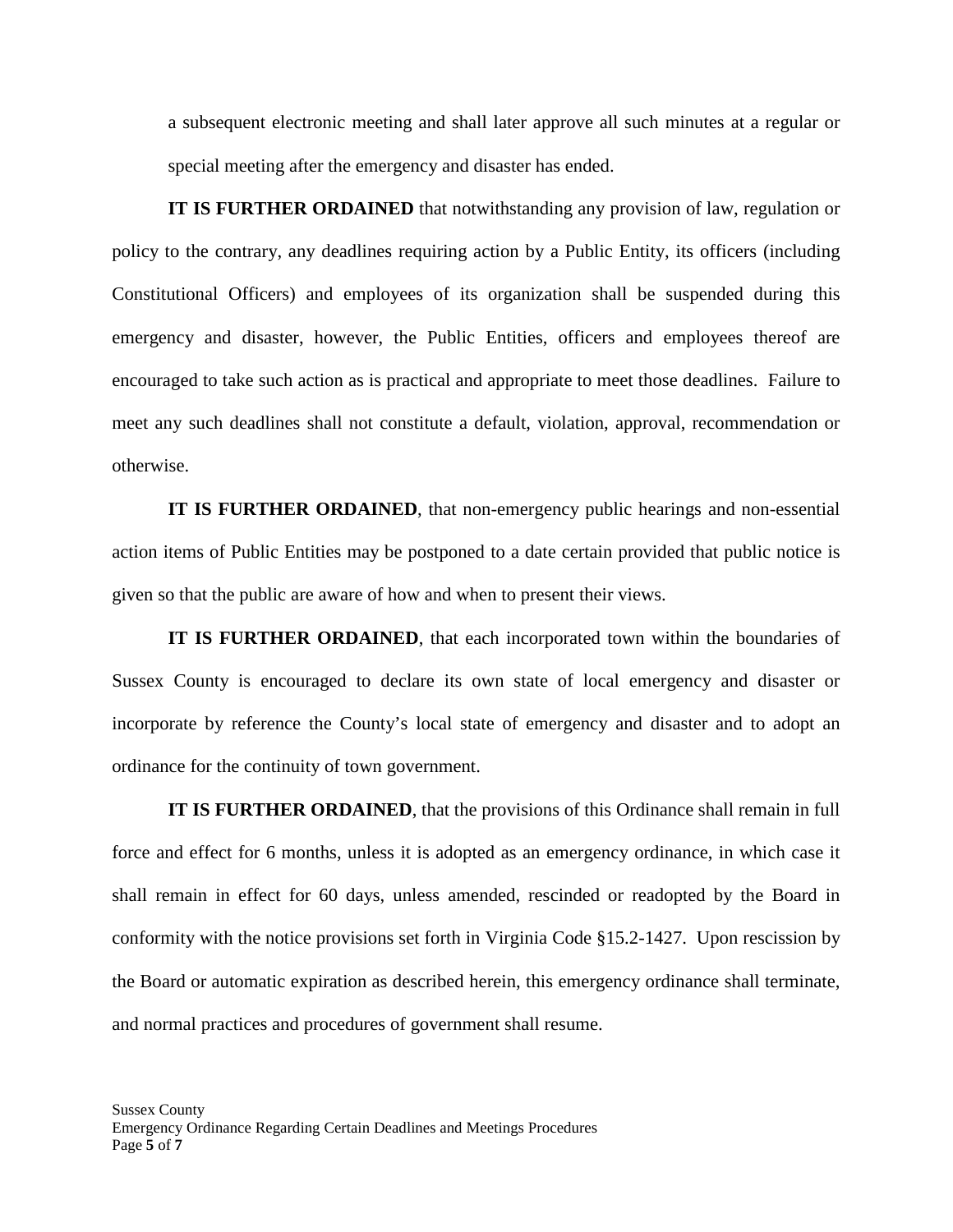Nothing in this Ordinance shall prohibit Public Entities from holding in-person public meetings provided that public health and safety measures as well as social distancing are taken into consideration.

This ordinance shall be effective upon its adoption.

**ADOPTED** by the Sussex County Board of Supervisors this \_\_\_ day of \_\_\_\_\_\_\_\_\_\_\_\_, 2020.

APPROVED:

\_\_\_\_\_\_\_\_\_\_\_\_\_\_\_\_\_\_\_\_\_\_\_\_\_\_\_\_\_\_ Hon. Susan Seward, Chair

ATTEST:

\_\_\_\_\_\_\_\_\_\_\_\_\_\_\_\_\_\_\_\_\_\_\_\_\_\_\_\_\_\_ Clerk to the Board

APPROVED AS TO FORM:

\_\_\_\_\_\_\_\_\_\_\_\_\_\_\_\_\_\_\_\_\_\_\_\_\_\_\_\_\_\_\_

County Attorney

Sussex County Emergency Ordinance Regarding Certain Deadlines and Meetings Procedures Page **6** of **7**